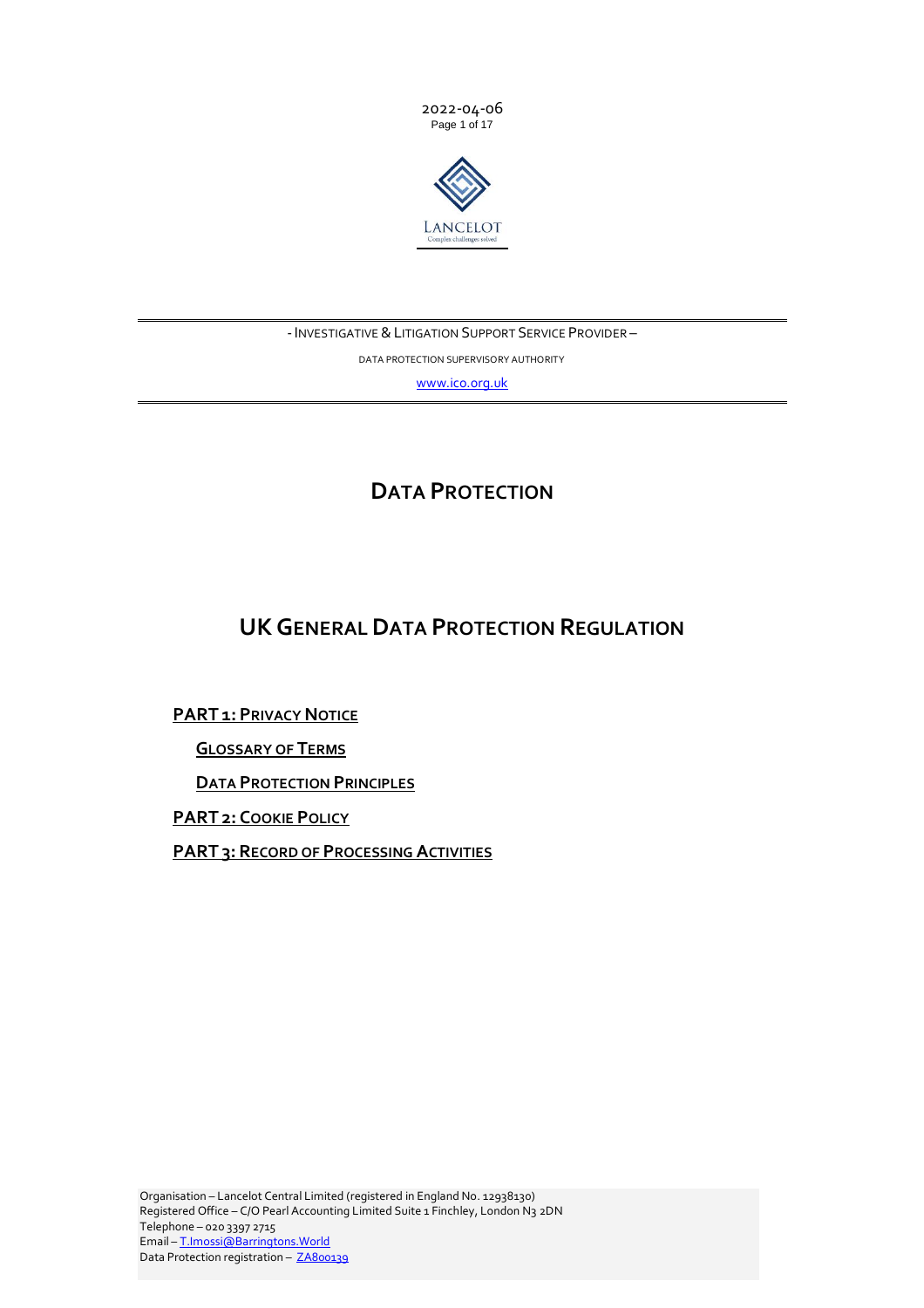

# <span id="page-1-0"></span>**PART 1: PRIVACY NOTICE**

- 1. The purpose of this Privacy Notice is to protect the rights and privacy of living individuals and to ensure that personal data is not processed by Lancelot Central Limited without the person's knowledge or consent, unless otherwise permitted. The Privacy Notice also sets out individuals' rights under the data protection legislation.
- 2. This document sets out the Data Protection Policy for Lancelot Central Limited **(Director: Nigel Brown - Member of the Association of British Investigators # F/1289)** and should be read in conjunction with Lancelot Central Limited record of processing activities annexed hereto.
- 3. Lancelot Central Limited complies with the requirements of the prevailing data protection legislation about the collection, storage, processing, and disclosure of personal information and is committed to upholding the cor[e data protection principles.](#page-10-0)
- 4. Lancelot Central Limited is committed to a policy of protecting the rights and privacy of individuals (including staff, course delegates, trainees and trainers, clients, subjects of investigations and others) in accordance with the data protection legislation.
- 5. Lancelot Central Limited needs to process certain information about its staff, trainees and trainers, sub-contractors, and other individuals it has dealings with such as clients, and to comply with legal obligations and government requirements.
- 6. During its core business activities Lancelot Central Limited will be instructed to process the personal data of individuals who are identified in clients' instructions or during the investigation undertaken pursuant to such instructions. Lancelot Central Limited will not process any personal data without first having been satisfied as to the lawful basis on which to process personal data, which, when necessary, will be recorded in a Data Privacy Impact Assessment.
- 7. To comply with the law, information processed about individuals must be kept to the minimum, collected, and used fairly, be accurate, used solely for the purpose intended, stored safely, securely including protection against unauthorised or unlawful processing, loss, destruction, or damage, using appropriate technical measures such as encryption or in password protected devices, retained for no longer than necessary and not disclosed to any third party unlawfully.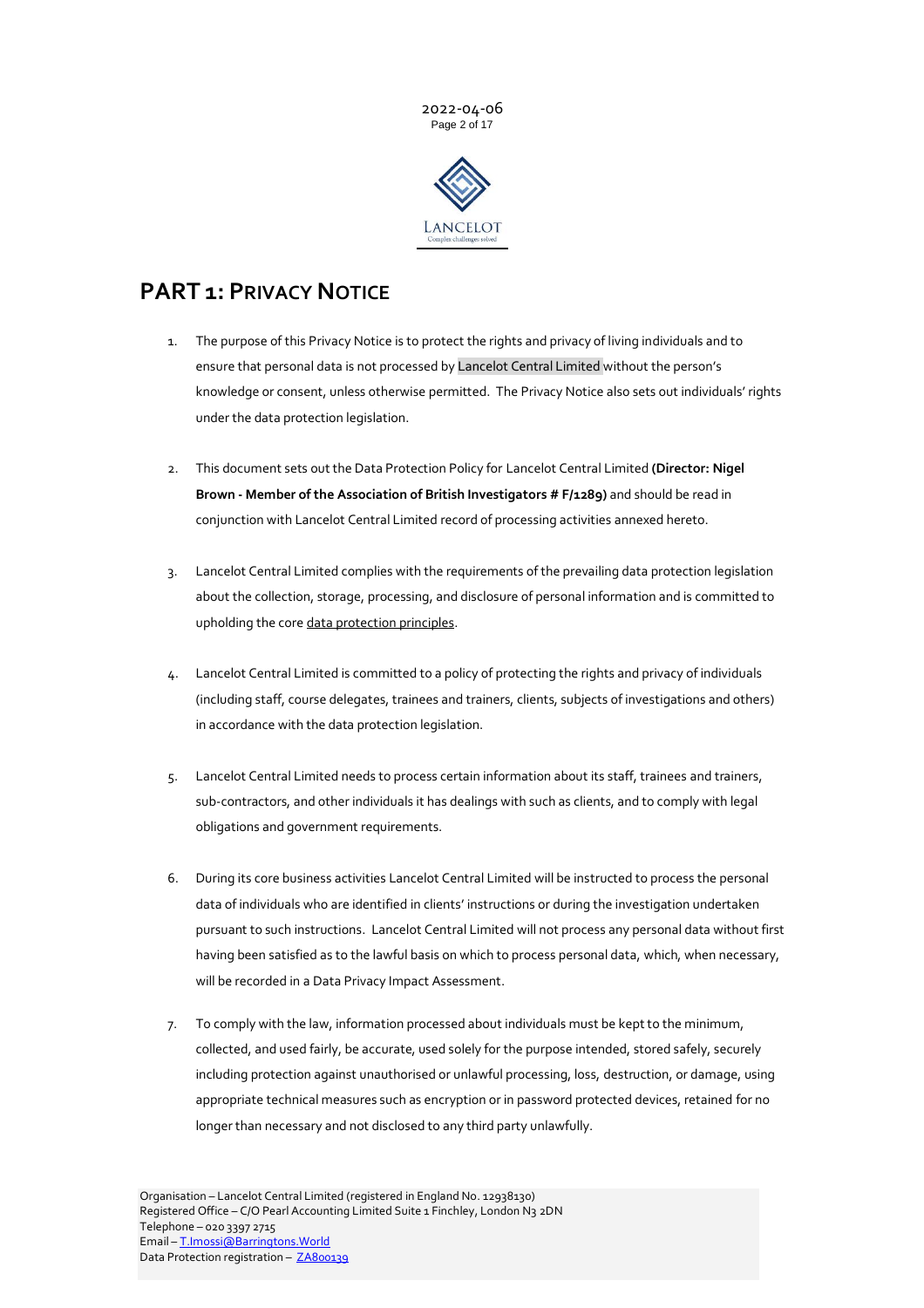



- 8. The policy applies to all Data Subjects. In the event of a breach of the data protection legislation or this Privacy Notice by a member of staff, Lancelot Central Limited employment disciplinary procedures will apply otherwise it will constitute a breach of contract.
- 9. As a matter of good practice, other agencies and individuals working with and thus affiliated to Lancelot Central Limited and who have access to personal information, will be expected to have read and comply with this Privacy Notice, the terms of which form part of the consultancy/agency agreement between Lancelot Central Limited and that affiliate.
- 10. It is expected that departments who deal with external agencies will take responsibility for ensuring that such agencies contract to abide by this policy.
- 11. Depending on the circumstances of the processing activity and who determines the purpose and means for the processing of an individual's personal data, Lancelot Central Limited may be the Processor or Controller under the data protection legislation, when dealing with its core business activity as an Investigative, Risk Management & Litigation Support Service Provider. However, in certain circumstances Lancelot Central Limited will be Joint Controller with the instructing client. There may be instances when acting under strict instructions, which also cover the purpose (the why) and means (the how) for the processing of all the personal data in the client provided case scenario, that Lancelot Central Limited will be the Processor.
- 12. Lancelot Central Limited is the Controller under the data protection legislation, when dealing with data of staff, clients, contractors, trainees and any other member or affiliate of Lancelot Central Limited
- 13. The Senior Management and Heads of Departments and all those in managerial or supervisory roles are responsible for developing and encouraging good information handling practice within Lancelot Central Limited
- 14. Compliance with data protection legislation is the responsibility of all members and affiliates of Lancelot Central Limited who process personal information.
- 15. Each member of staff, clients, contractors, trainees and any other member or affiliate of Lancelot Central Limited is responsible for ensuring that any personal data supplied to or handled by Lancelot Central Limited is accurate and up to date.
- 16. Data Subjects have the following rights regarding data processing and the data that are recorded about them (unless an exemption applies):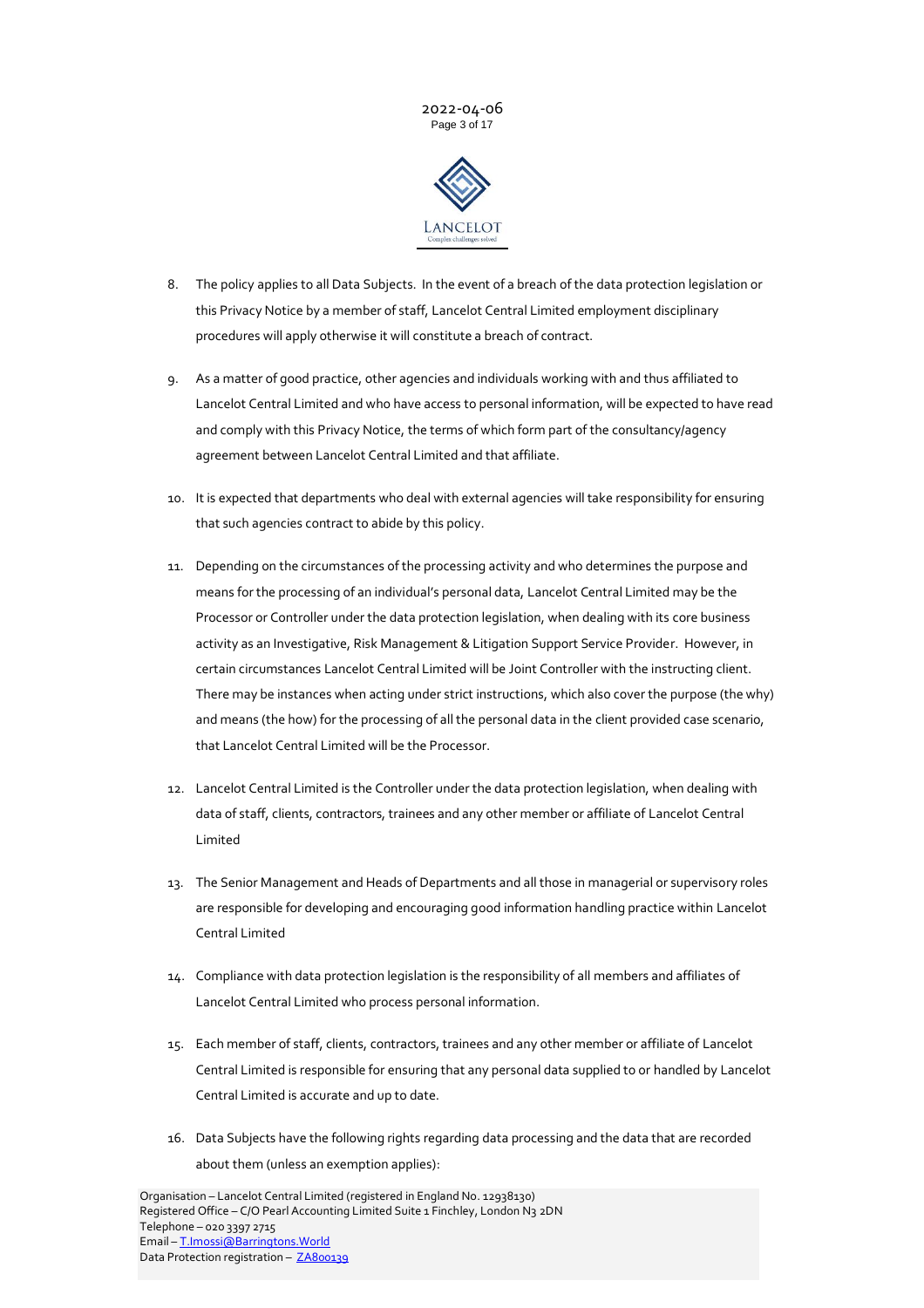



- $\triangleright$  To make subject access requests regarding the nature of information held and to whom it has been disclosed.
- ➢ To prevent processing likely to cause damage or distress.
- ➢ To prevent processing for purposes of direct marketing.
- $\triangleright$  To be informed about mechanics of automated decision-making process that will significantly affect them.
- ➢ Not to have significant decisions that will affect them taken solely by automated process.
- $\triangleright$  To sue for compensation if they suffer damage by any contravention of the prevailing data protection legislation.
- ➢ To take action to rectify, block, erase or destroy inaccurate data.
- ➢ To request the Information Commissioner to assess whether any provision of the prevailing data protection legislation has been contravened.
- 17. For criminal offence data, explicit written consent of the Data Subject must be obtained unless an alternative lawful basis for processing exists and Lancelot Central Limited has ensured that it has an additional condition for processing this type of data, *under Schedule 1 of the Data Protection Act* [2018,](https://www.legislation.gov.uk/ukpga/2018/12/schedule/1/enacted?view=interweave) for example, to safeguard vulnerable individuals or children, assess people's suitability for employment, or assess whether a person can access services such as housing or insurance.
- 18. Lancelot Central Limited will not keep any comprehensive register of criminal convictions.
- 19. For special category data processing is prohibited, unless the Data Subject has given explicit consent or one of the permitted conditions set out in the data protection legislation are met.
- 20. Lancelot Central Limited understands "consent" to mean that the Data Subject has been fully informed of the intended processing and has signified their agreement, whilst being in a fit state of mind to do so and without pressure being exerted upon them. Consent obtained under duress or based on misleading information will not be a valid basis for processing.
- 21. There must be some active communication between the parties such as signing a form and the individual must sign the form freely of their own accord. Consent cannot be inferred from no response to a communication.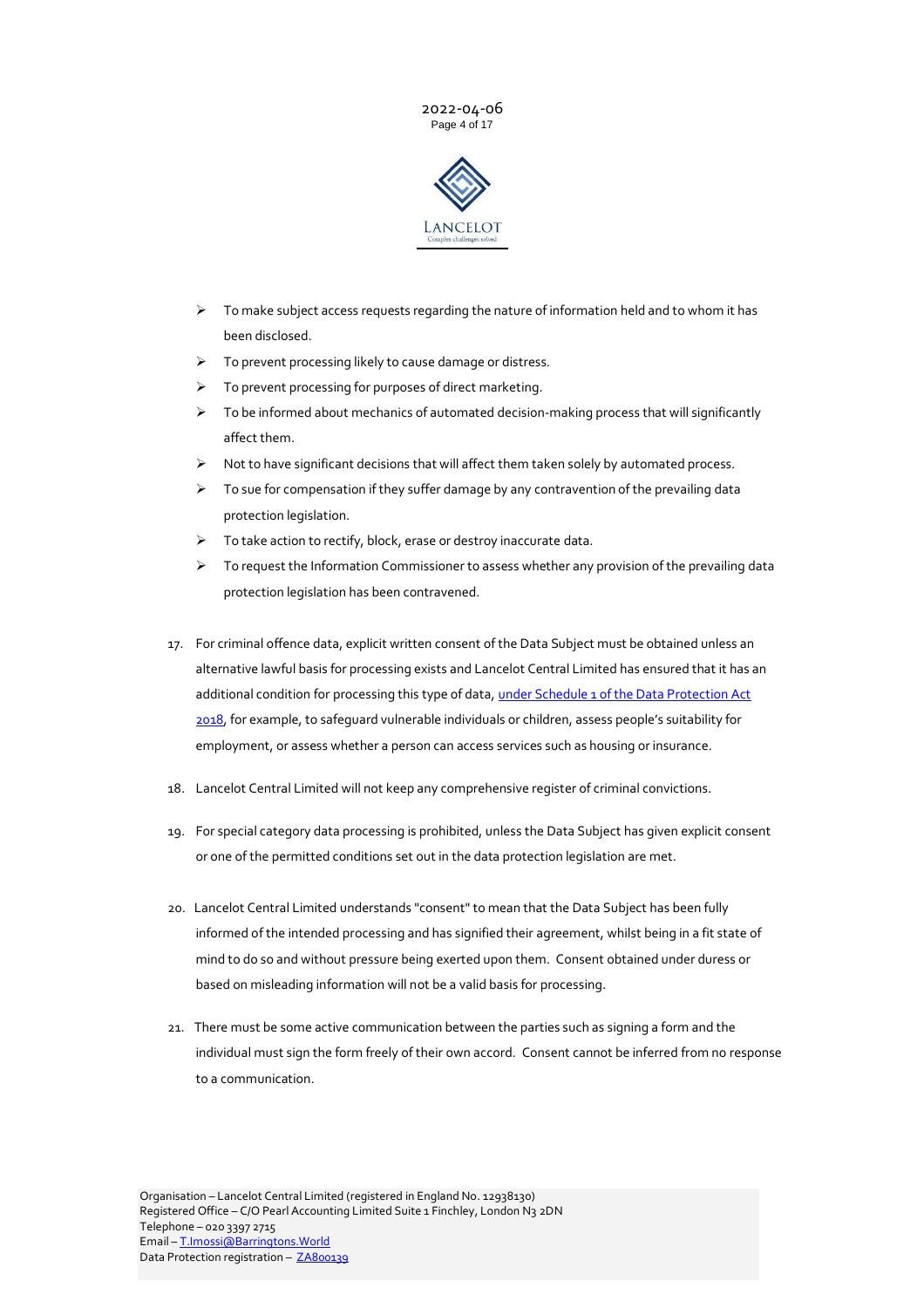



- 22. In most instances consent to process personal, special category or criminal offence data is obtained routinely by Lancelot Central Limited (e.g., when a member of staff or consultant signs a Service or Consultancy Agreement).
- 23. Any Lancelot Central Limited forms (whether paper-based or electronic-based), that gather data on an individual should contain a statement explaining what the information is to be used for and to whom it may be disclosed. It is particularly important to obtain specific consent if an individual's data is to be published on the Internet as such data can be accessed from all over the globe.
- 24. If an individual does not consent to certain types of processing, appropriate action must be taken to ensure that the processing does not take place, unless an exemption applies.
- 25. **CONSENT GIVEN CAN BE WITHDRAWN AT ANY TIME BY GIVING Lancelot Central Limited WRITTEN NOTICE.**
- 26. If any member or affiliate of Lancelot Central Limited is in any doubt about these matters, they should consult a director or senior manager.
- 27. All staff and affiliates of Lancelot Central Limited are responsible for ensuring that any personal data (on others), which they hold are kept securely and that they are not disclosed to any unauthorised third party.
- 28. All personal data should be accessible only to those who need to use it. Those concerned should form a judgement based upon the sensitivity and value of the information in question, but always consider keeping personal data:
	- ➢ In a lockable room with controlled access, or
	- ➢ In a locked drawer or filing cabinet, or
	- ➢ If electronic, password protected, or
	- ➢ Kept on disks which are themselves kept securely.
- 29. Care should be taken to ensure that PCs and terminals are not visible except to authorised staff and that computer passwords are kept confidential. PC screens should not be left unattended without password protected screensavers and manual records should not be left where they can be accessed by unauthorised persons.
- 30. Care must be taken to ensure that appropriate security measures are in place for the deletion or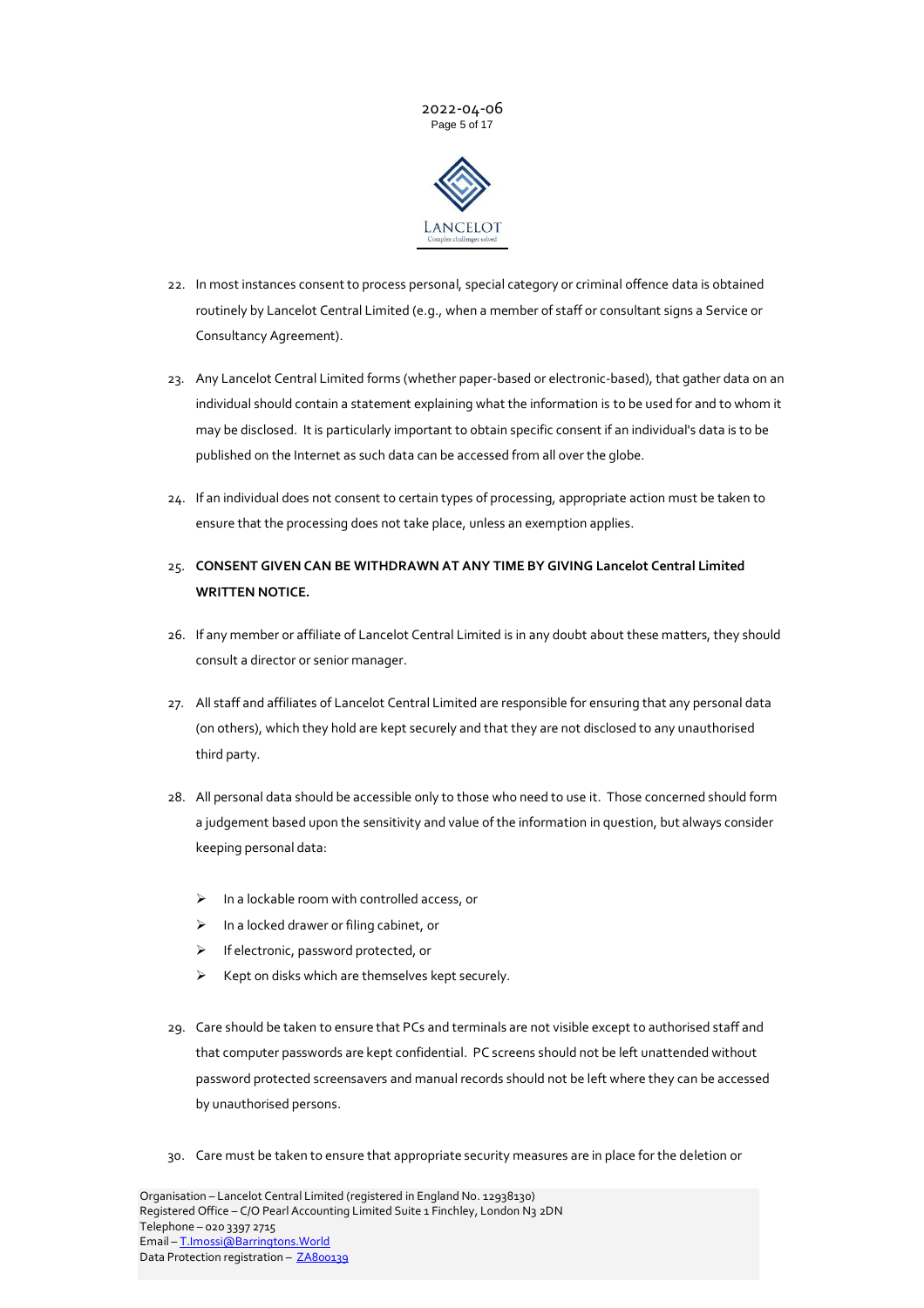



disposal of personal data. Manual records should be shredded or disposed of as "confidential waste". Hard drives of redundant PCs should be wiped clean before disposal.

- 31. This Privacy Notice also applies to staff and affiliates of Lancelot Central Limited who process personal data "off-site". Off-site processing presents a potentially greater risk of loss, theft, or damage to personal data. Staff and affiliates of Lancelot Central Limited should take particular care when processing data at home or in other locations outside the offices of Lancelot Central Limited or its affiliated locations.
- 32. Members of Lancelot Central Limited and / or other Data Subjects have the right to access any personal data which are held by Lancelot Central Limited in electronic format and manual records which form part of relevant filing system held by Lancelot Central Limited about that person.
- 33. Any individual who wishes to exercise this right should apply in writing to a director or senior management. Lancelot Central Limited will make no charge for data subject access requests. Any such request will normally be complied with within 30 days of the receipt of the written request supported by proof of identity and address.
- 34. Lancelot Central Limited must ensure that personal data are not disclosed to unauthorised third parties, which includes family members, friends, government bodies, and in certain circumstances, the Police, unless authorised under the terms of the prevailing data protection legislation or other statute or Court Order or where disclosure of data is required for the performance of Lancelot Central Limited contractual duty or otherwise exempt. All staff and affiliates should exercise caution when asked to disclose personal data held on an individual to a third party.
- 35. The prevailing data protection legislation permits certain disclosures without consent to a Competent Authority, such as law enforcement agencies.
- 36. Lancelot Central Limited undertake their services in accordance with the data protection good practice policies, codes, and guides published by th[e Association of British Investigators.](https://www.theabi.org.uk/about/compliance-and-guidance)
- 37. For reasons of personal security and to protect Lancelot Central Limited premises and the property of staff, trainees and other visitors, close circuit television cameras may be in operation in several areas. The presence of these cameras may not be obvious. This Privacy Notice determines that personal data obtained during monitoring will be processed as follows:
	- Any monitoring will be carried out only by a limited number of specified senior managers.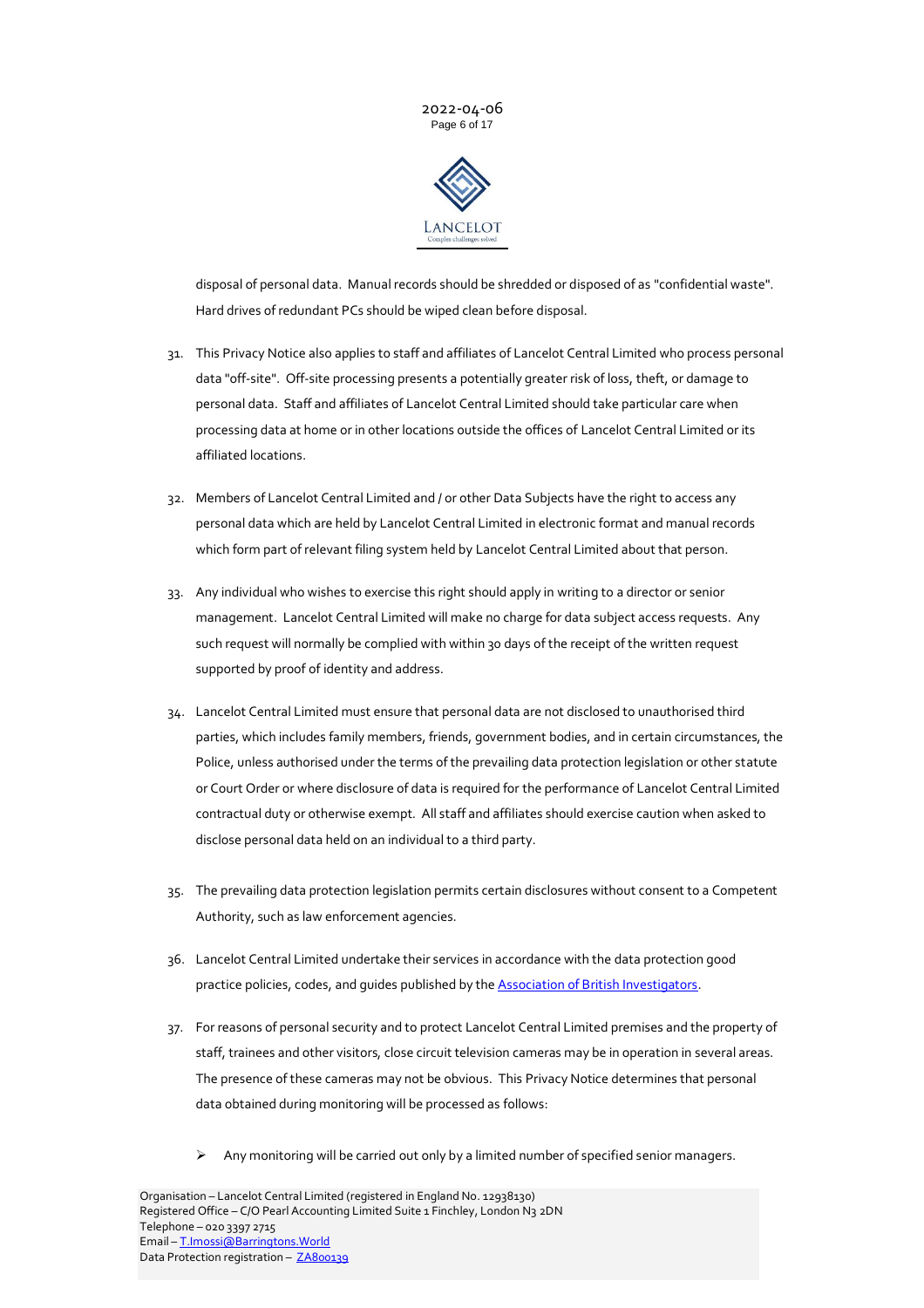



- $\triangleright$  The recordings will be accessed only by a director or an appointed senior manager.
- $\triangleright$  Personal data obtained during monitoring will be destroyed as soon as possible after any investigation is complete.
- ➢ Staff involved in monitoring will maintain confidentiality in respect of personal data.

### **GLOSSARY OF TERMS**

### <span id="page-6-0"></span>**Personal Data**

Data relating to a living individual who can be identified from that information or from that data and other information in possession of the Controller, includes name, address, telephone number, identity number. Also includes expression of opinion about the individual, and of the intentions of the Controller in respect of that individual.

### **Special category data**

Different from ordinary personal data (such as name, address, telephone) and relates to data revealing or concerning:

- Racial or ethnic origin.
- Political opinions.
- Religious or philosophical beliefs.
- Trade union membership.
- Genetic data.
- Biometric data for the purpose of uniquely identifying a natural person.
- Data concerning health.
- Data concerning a natural person's sex life or sexual orientation.

The processing of special category data will require one of 10 separate conditions to be met. In addition to the Article 6 lawful basis the processing of the special category data must be necessary for the purpose *Lancelot Central Limited* has identified and that they are satisfied there is no other reasonable and less intrusive way to achieve this purpose.

Five of the 10 conditions also require *Lancelot Central Limited* to meet additional conditions and safeguards as set out under schedule 1 [of the Data Protection Act 2018.](https://www.legislation.gov.uk/ukpga/2018/12/schedule/1/enacted?view=interweave) The conditions must be determined and set out in a written record (Data Protection Impact Assessment) prior to processing commencing to assess the risk.

*Lancelot Central Limited* will rarely process special category data but may find some cases where it is, for example, the data subject has provided explicit consent or in legal claims, contemplated legal claims or legal advice and more likely where the reasons are of substantial public interest (with a basis in law).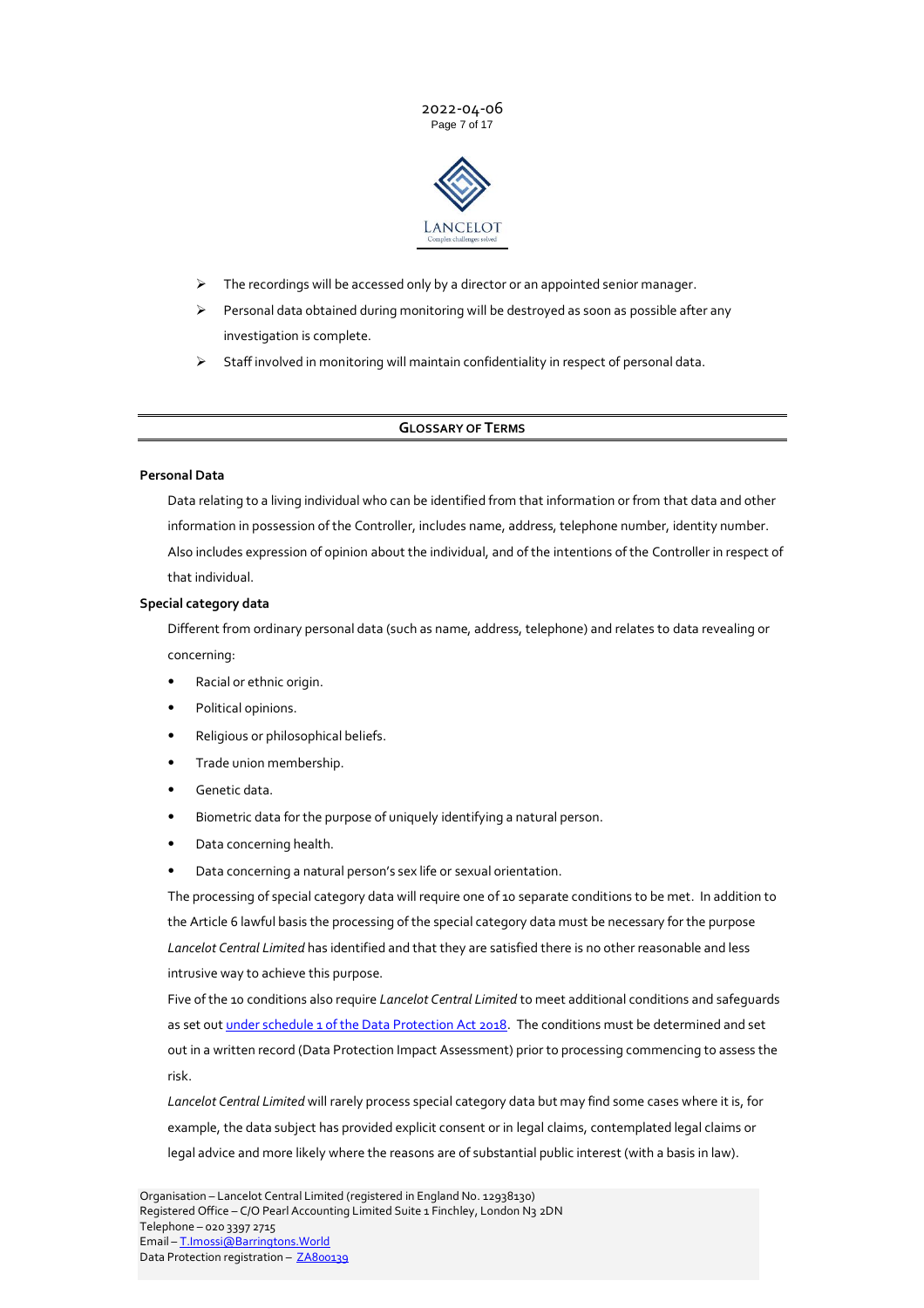



The substantial public interest condition will also require *Lancelot Central Limited* to meet one of 23 specific conditions as set out in Part 2 of Schedule 1 of the Data Protection Act 2018, including and of more relevance to *Lancelot Central Limited* (1) preventing or detecting unlawful acts, (14) preventing fraud, and (20) insurance.

#### **Criminal offence data**

Personal data relating to criminal offences are in addition to the lawful basis under Article 6 of the UK GDPR requirement subject to additional conditions because of the potentially significant impact that the processing of such data can have upon the data subject. The additional conditions (there are currently 28 to choose from) are set out i[n Schedule 1 of the Data Protection Act 2018](https://www.legislation.gov.uk/ukpga/2018/12/schedule/1/enacted) and th[e ICO website.](https://ico.org.uk/for-organisations/guide-to-data-protection/guide-to-the-general-data-protection-regulation-gdpr/criminal-offence-data/what-are-the-conditions-for-processing/) It is important to note that this type of data is treated differently to other types of data, eg special category data. The ICO has explained that this is because the interests of society at large and the need to protect the public from criminal activity are likely to mean that the use of criminal offence data can be justified in a wider variety of circumstances, despite the potential impact on individual rights.

The processing of the criminal offence data must be necessary for the purpose *Lancelot Central Limited* has identified and that they are satisfied there is no other reasonable and less intrusive way to achieve this purpose.

#### **Data Subject**

Refers to any individual person who can be identified, directly or indirectly, via an identifier such as a name, an ID number, location data, or via factors specific to the person's physical, physiological, genetic, mental, economic, cultural, or social identity.

#### **Controller or Joint Controller**

Means the natural or legal person, agency, or other body which, alone or jointly with others, determines the purposes and means of the processing of personal data. Put simply, the Controller determines what information is needed and why. The Controller's responsibilities are greater than the Processor's.

#### **Processor**

Is a person or organization who deals with personal data as instructed by a Controller for specific purposes and services offered to the Controller that involve personal data processing. The status of the service provider as Controller or Processor may vary depending on the activity and needs to be reassessed for each processing of an individual's data.

#### **Third Party**

Any individual/organisation other than the Data Subject, the Controller, Joint Controller, Processor, or the agents/sub-contractors appointed by any of them when permitted by the Controller or the client.

#### **Processing**

Any operation related to organisation, retrieval, disclosure, and deletion of data and includes: Obtaining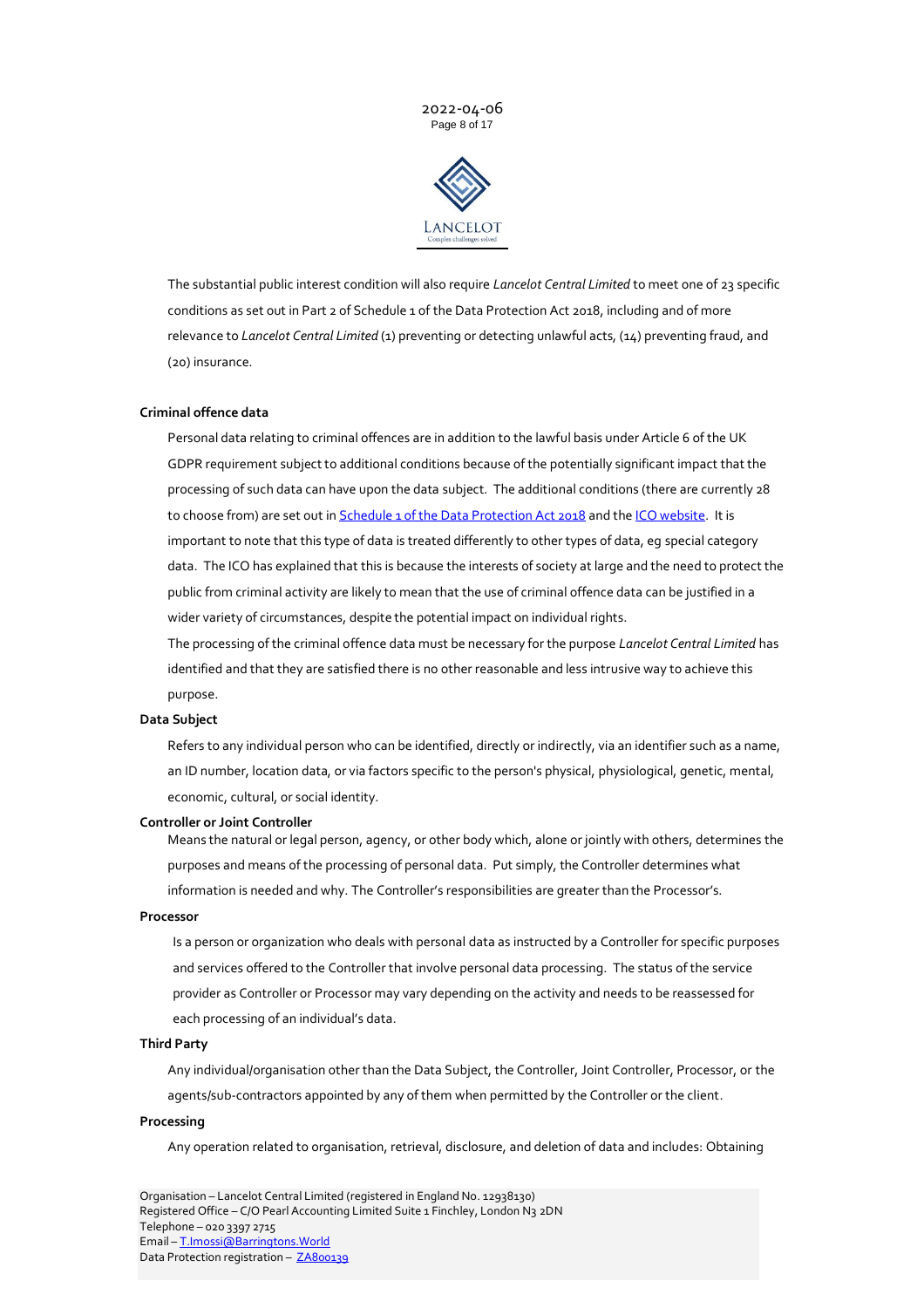



and recording data. Accessing, altering, adding to, merging, deleting data. Retrieval, consultation, or use of data. Disclosure or otherwise making available of data.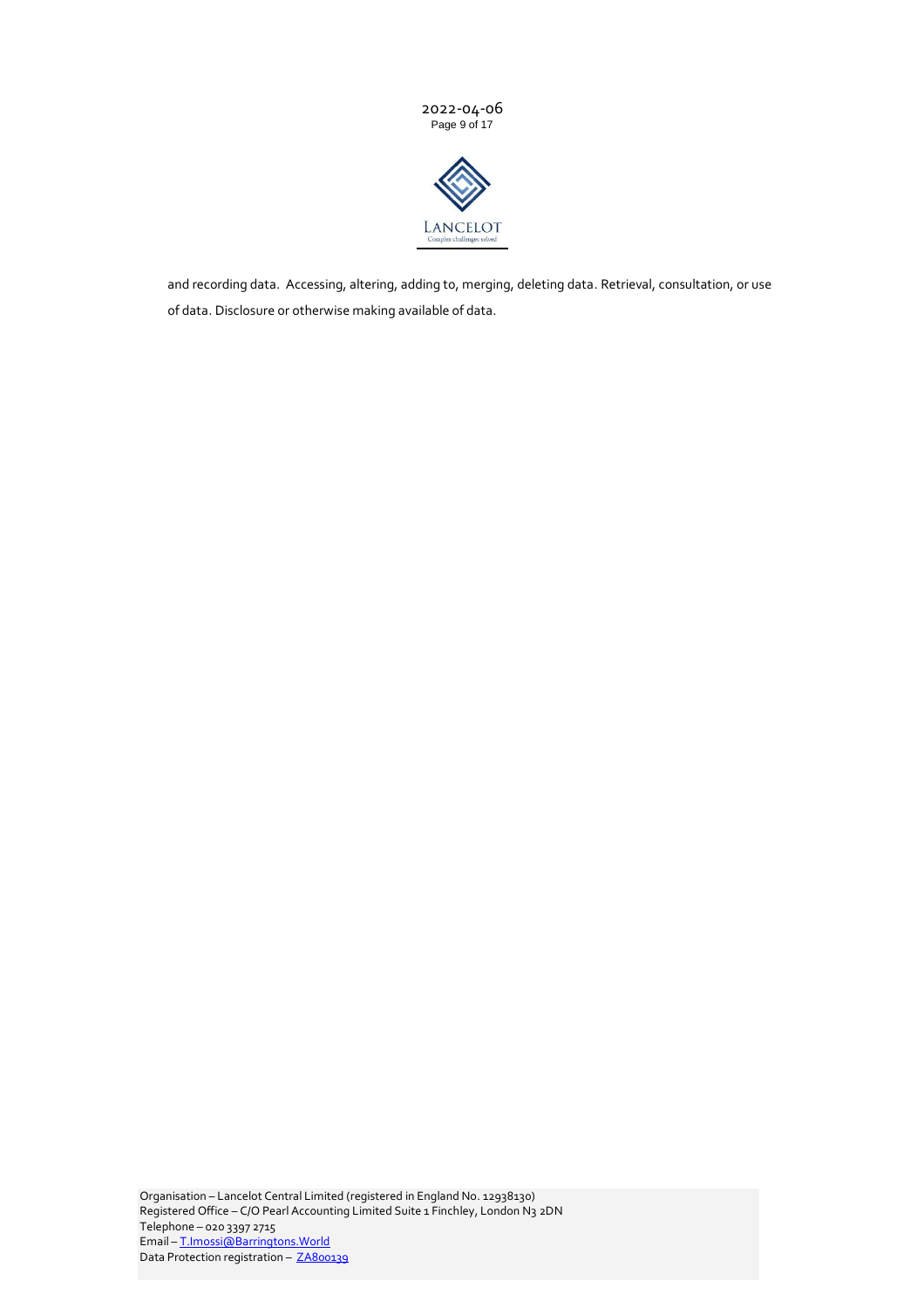2022-04-06 Page 10 of 17



## **Relevant Filing System**

Any paper filing system or other manual filing system, which is structured so that information about an individual is readily accessible. Please note that this is the definition of "Relevant Filing System". Personal data as defined, and covered, by the prevailing data protection legislation can be held in any format, electronic (including websites and emails), paper-based, photographic etc. from which the individual's information can be readily extracted.

## **Investigative Service Provider ('Professional Investigation')**

The Private Security Industry Act 2001 defines investigations as:

- *…. to any surveillance, inquiries or investigations that are carried out for the purpose of: obtaining information about a particular person or about the activities or* 
	- *whereabouts of a particular person; or*
	- *obtaining information about the circumstances in which or means by which*
	- *property has been lost or damaged*

#### **Litigation Support Services**

An investigation agency client portfolio will inevitably include members of the legal profession and thus potentially forms part of the judicial process. Lawyers rely on outsourced investigative services for several reasons; primarily as part of their own case handling for lay, professional or commercial clients in contentious scenarios in contemplation of, or part of on-going legal proceedings. This work is referred to within the judicial system as "Litigation Support" and often includes activities that process personal data.

#### **Privacy**

Privacy, in its broadest sense, is about the right of an individual to be left alone. It can take two main forms, and these can be subject to different types of intrusion: **Physical privacy** – interference such as surveillance and the taking of biometric information, and **Informational privacy** – the ability of a person to control, edit, manage, and delete information about themselves and to decide how and to what extent such information is communicated to others.

## **Data protection law**

The UK General Data Protection Regulation as applied in the UK and The Data Protection Act 2018.

### [BACK TO TOP](#page-0-0)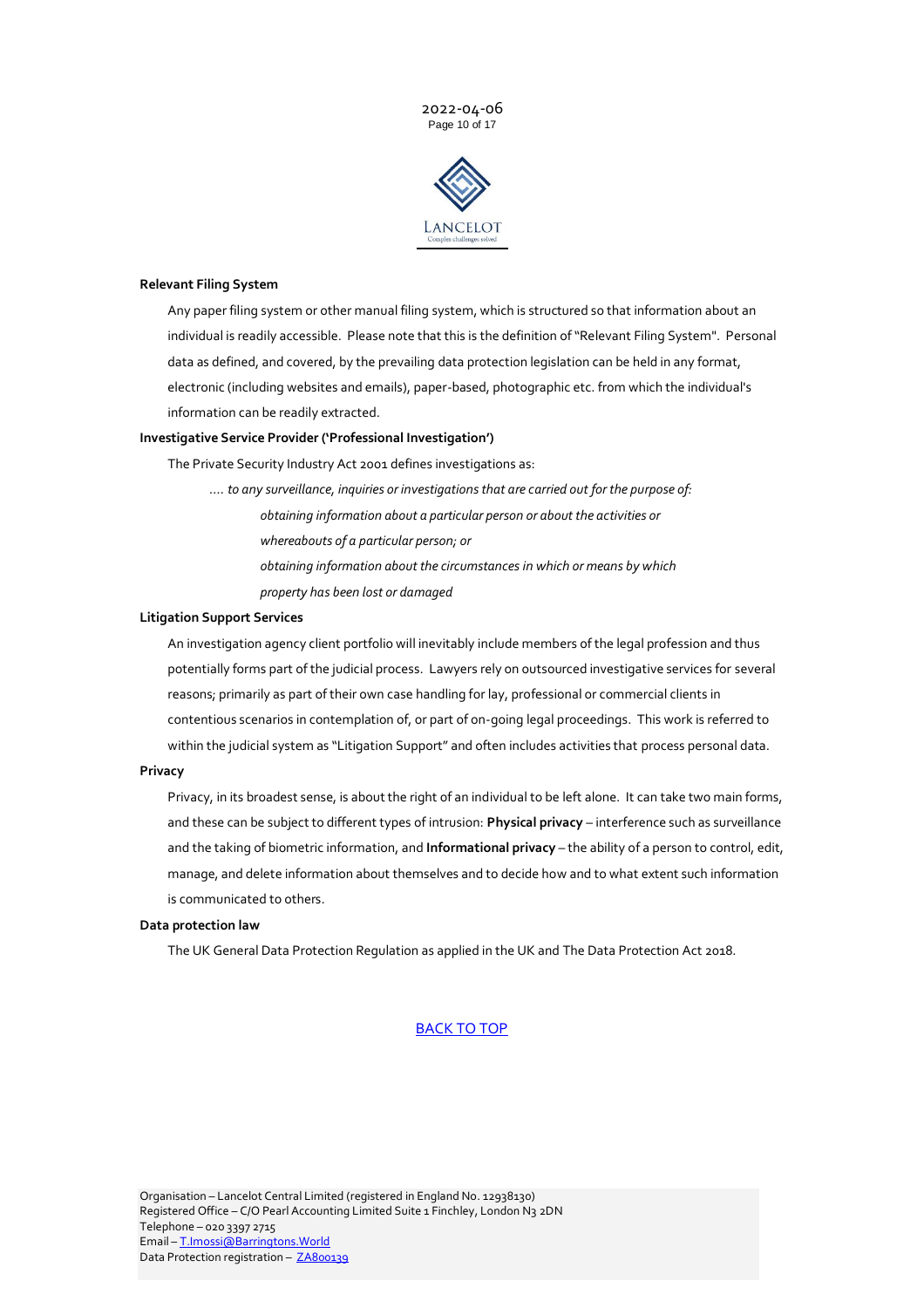



## **DATA PROTECTION PRINCIPLES**

## <span id="page-10-0"></span>**PRINCIPLES**

**Principle 1. Lawfulness, fairness, and transparency.**

**Principle 2. Purpose limitation.**

**Principle 3. Data minimization.**

**Principle 4. Accuracy.**

**Principle 5. Storage limitation.**

**Principle 6. Integrity & confidentiality (security)**

**Principle 7. Accountability.**

All processing of personal data must be done in accordance with the seven data protection principles as explained by the Association of British Investigators guidance, [\(CLICK HERE](https://www.theabi.org.uk/assets/uploads/downloads/Events/GDPR%20Workshops/Workshop%20Word%20docs/Data%20protection%20principles.pdf) to download).

# <span id="page-10-1"></span>[BACK TO TOP](#page-0-0)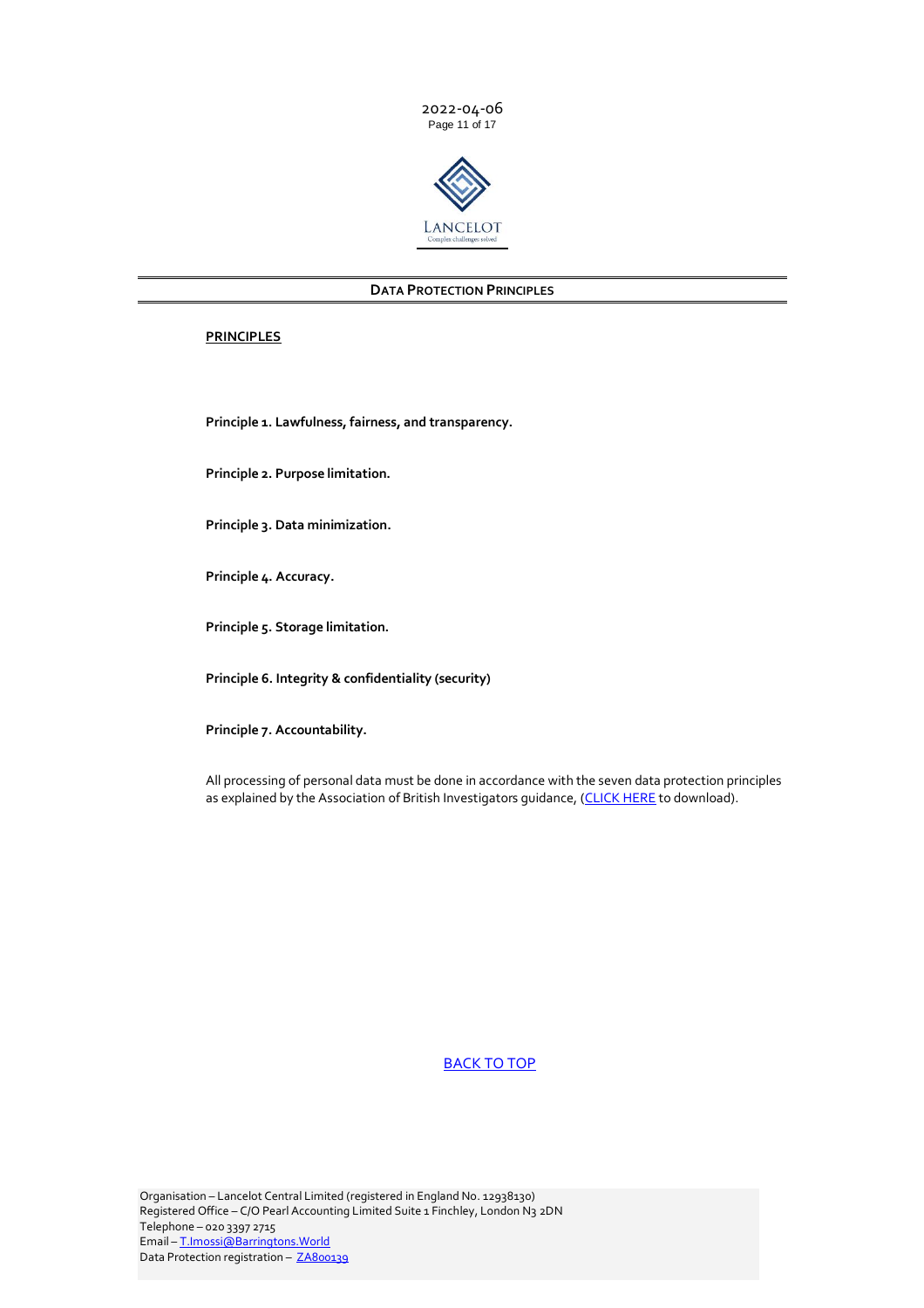2022-04-06 Page 12 of 17



# **PART 2: COOKIE POLICY**

#### 1. **Introduction**

This Policy covers our use of cookies, IP addresses, and other technologies.

#### 2. **What are Cookies?**

Cookies and other online tracking technologies are small bits of data or code that are used to identify your devices when you use and interact with our website and other services. They are often used for remembering your preferences, to identify popular web site or apps pages.

## 3. **What Cookies may we use and how would we use them?**

# **i. Essential cookies and similar technologies**

These are vital for the running of our services on our website and apps. Without the use of these cookies parts of our website would not function. For example, the use of cookies may help us identify the location and or authenticity of a site visitor, protect Lancelot Central Limited from misuse, malice or fraud.

## **ii. Analytics cookies and similar technologies**

These collect information about your use of our website and apps and enable us to improve the way it works. For example, analytics cookies show us which are the most frequently visited pages on the website allowing us to provide the most popular news articles further up the page. They help us record how you interact with our website, such as how you navigate around pages and from page to page; identifying improvements we can make to the visitor's journey. They also help identify any difficulties you have accessing our services, so we can fix any problems. Additionally, these cookies allow us to see overall patterns of usage at an aggregated level.

#### **iii. Functional/preference cookies and similar technologies**

These cookies collect information about your choices and preferences, and allow us to remember things like language, text size, and location, so we can show you relevant content to where you are. They allow us to customize the pages, products or services you have accessed.

## **iv. Tracking, advertising cookies and similar technologies**

These types of technologies provide advertisements that are more relevant to your interests. This can be done by delivering online adverts based on your previous web browsing activity, known as "online behavioural advertising" (OBA). Cookies are placed on your browser, which will remember the websites you have visited. Advertising based on what you have been looking at is then displayed to you when you visit websites who use the same advertising networks.

#### **v. Web beacons**

These are bits of data that count the number of users who access a website or webpage and can also allow us to see if a cookie has been activated. Web beacons used on web pages or in emails allow us to see how successful an article has been or that an email message was successfully delivered and read in a marketing campaign or newsletter. Web beacons are also used to verify any clicks through to links or advertisements contained in emails. We may use this information to help us identify which emails are more interesting to you and to inform advertisers how many customers have clicked on their adverts (this information is aggregated and does not identify you individually).

#### **vi. Flash cookies**

We may, in certain situations, use Adobe Flash Player to deliver special content, such as video clips or animation. To improve your user experience, Local Shared Objects (commonly known as Flash cookies) are used to provide functions such as remembering your settings and preferences. Flash cookies are stored on your device, but they are managed through an interface different from the one provided by your web browser.

#### **vii. Tracking URLs**

Tracking URLs are a special web link that allows us to measure when a link is clicked on. They are used to help us measure the effectiveness of campaigns and advertising and the popularity of articles that are read.

## **viii. We also use cookies and similar technologies:**

When you access and interact with our services cookies may collect certain information about those visits. For example, in order to permit your connection to our website, our servers receive and record information about your computer, device, and browser, including potentially your IP address, browser type, other software or hardware information, and your geographic location.

#### **ix. If you access our services from a mobile device**

We may collect a unique device identifier assigned to that device, geo-location data, and other transactional information for that device.

#### **x. Usage of services**

To collect, use and store information about your usage of our services, website and apps, such as pages you have visited, content you have viewed, search queries you have run, and advertisements you have seen or interacted with.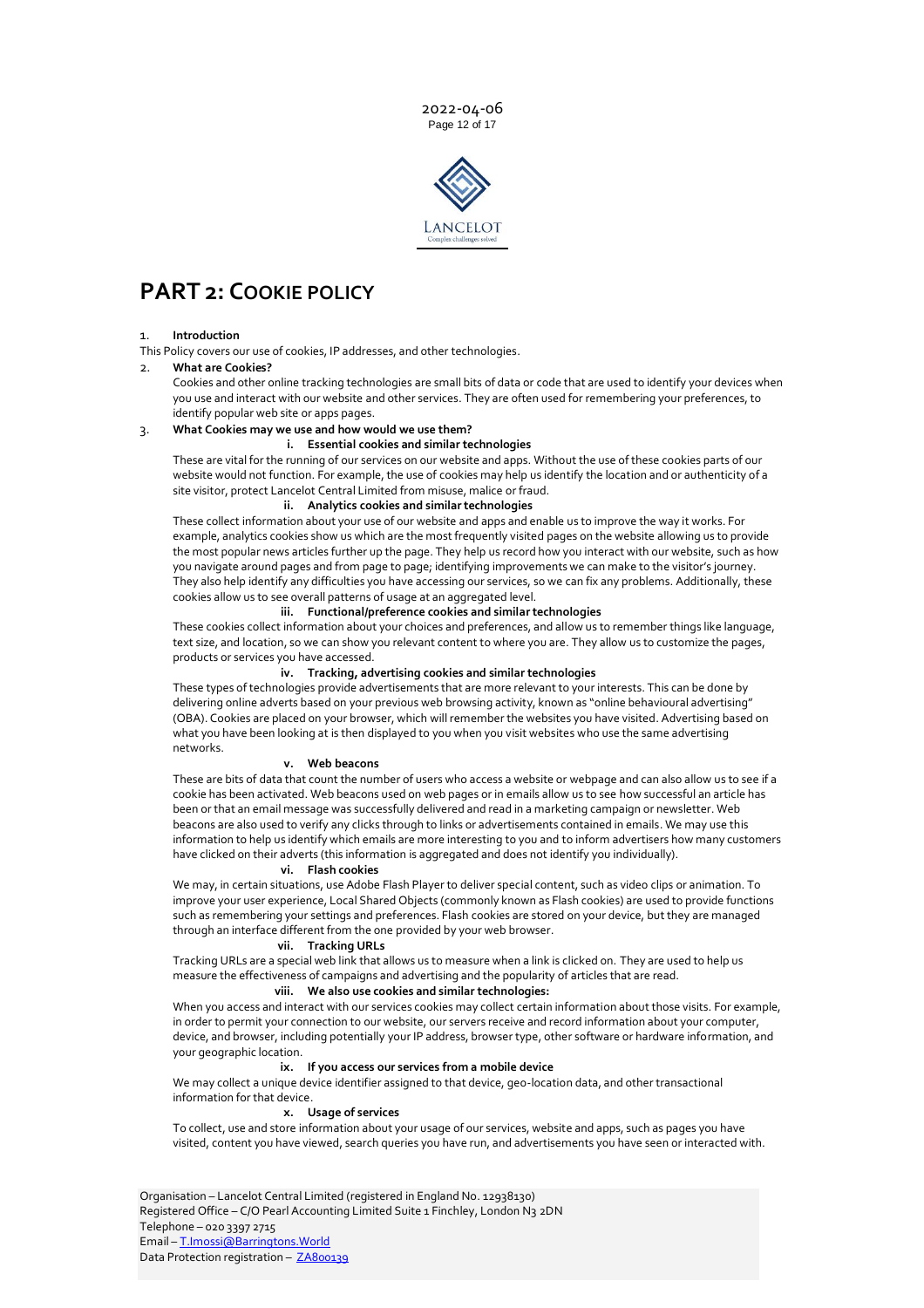2022-04-06 Page 13 of 17



#### **xi. To provide relevant content**

The content on our website and in our communications with you may be adjusted depending on what we know about the content, products and services that you like. This means we can highlight content and articles that we believe will be of interest to you. We provide personalisation by using cookies, IP addresses, web beacons, URL tracking and mobile app settings.

#### 4. **Third party advertisers**

- a. We may sell space on our website to advertisers. The adverts they display on our website will often contain cookies. Our advertisers may use cookies or similar technologies to provide you with advertisements that they believe are relevant. They may use browsing data obtained to restrict the number of times you see particular adverts (frequency capping). You may also see adverts from these advertisers on other websites you visit.
- b. Third parties that support our services by serving advertisements or providing other services, such as allowing you to share content or tracking aggregate service usage, may also use cookies and other technologies to collect information relevant to the provision of those services.
- c. We do not control third-party cookies or other technologies. Their use is governed by the privacy policies of third parties using such technologies. You should make sure you are aware of how third parties will use cookies by checking the third party's cookie policy.

#### 5. **Mobile applications**

By downloading our apps, we will require access to the following services on your device: unique identifier (UDID), MAC address or other applicable device identifier and location. Other services may also be required in order for the apps to function. We may use this information to validate free trials. Our apps may also provide push notifications to your device. You may control these through using the tools on your device, such as turning off push notification and location services.

#### 6. **Managing cookies**

Most modern browsers are set to accept cookies by default, but you can change your settings to notify you when a cookie is being set or updated, or to block cookies altogether. Please consult the "Help" section of your browser.

## 7. **Controlling OBA cookies**

The "Your Online Choices" website [http://www.youronlinechoices.com](http://www.youronlinechoices.com/) provides more information about controlling cookies. It also provides an easy way to opt out of behavioural advertising from each (or all) of the networks represented by the European Interactive Digital Advertising Alliance [http://www.youronlinechoices.com/uk/your-ad-choices.](http://www.youronlinechoices.com/uk/your-ad-choices)

## 8. **Controlling Flash cookies**

You can manage the use of Flash technologies with the Flash management tools available at Adobe's website, at [http://www.adobe.com/devnet/flashplayer/articles/privacy.html.](http://www.adobe.com/devnet/flashplayer/articles/privacy.html)

## 9. **Controlling web beacons**

You can prevent web beacons from tracking your activity, although you won't be able to decline receiving them in emails. For information about managing your cookie options, please click here. [http://www.allaboutcookies.org/.](http://www.allaboutcookies.org/) Please note that by blocking any or all cookies you may not have access to certain features, content, or personalisation available on our website, or apps.

# [BACK TO TOP](#page-0-0)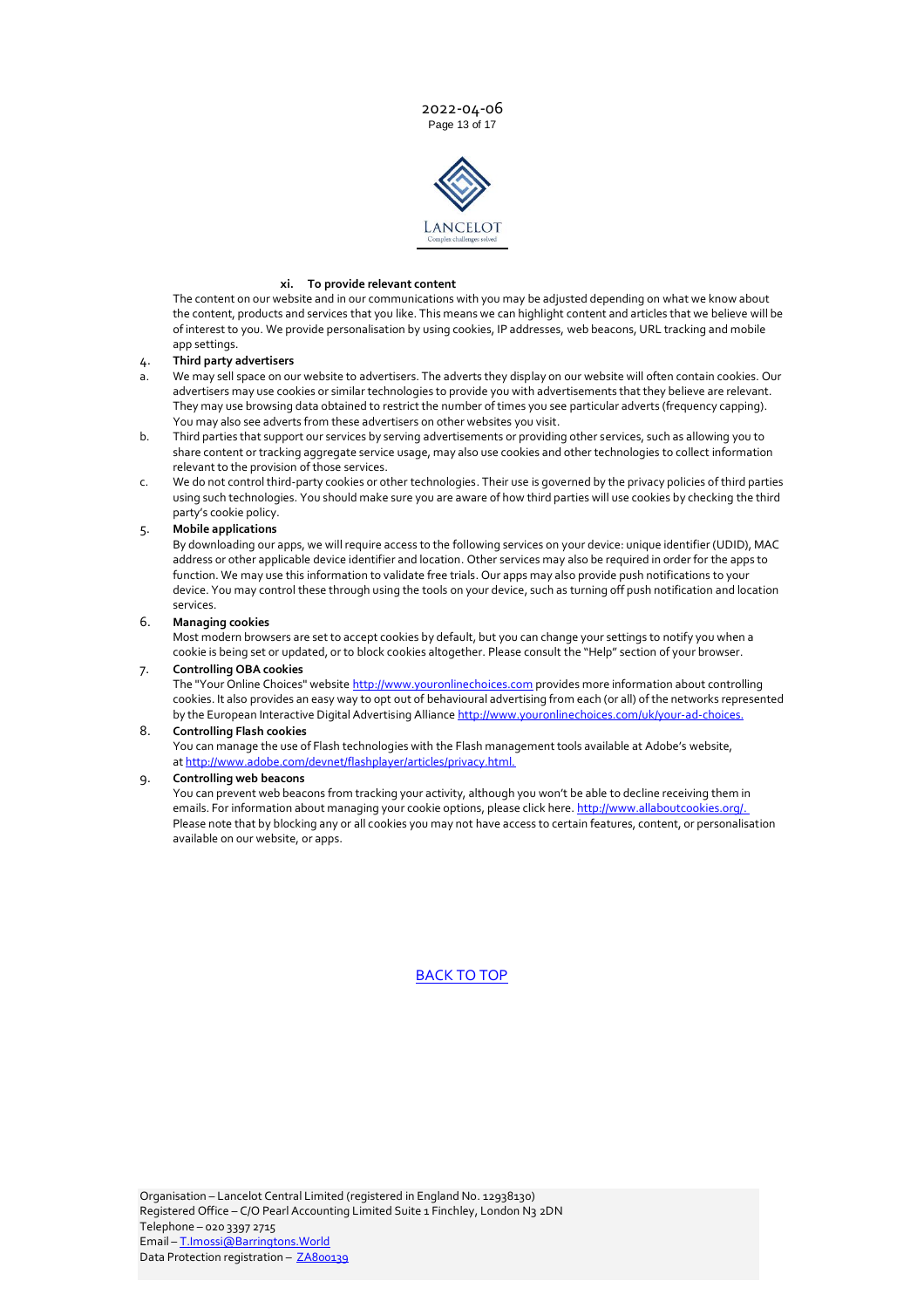



# <span id="page-13-0"></span>**PART 3: RECORD OF PROCESSING ACTIVITIES**

- INVESTIGATIVE & LITIGATION SUPPORT SERVICE PROVIDER -DATA PROTECTION SUPERVISORY AUTHORITY IS THE INFORMATION COMMISSIONER'S OFFICE (ICO) [WWW](http://www.ico.org.uk/).ICO.ORG.UK

- **1. Nature of work – Professional investigation in the private sector, risk management and litigation support services.**
- **2. Date: 06/04/2022**
- **3. Description of processing**
- 3.1. The following is a broad description of the way this organisation processes personal information. To understand how your own personal information is processed you may need to refer to any personal communications you have with the organisation, check the Privacy [Notice](#page-0-0) that the organisation has provided above, or contact the organisation to ask about your personal circumstances.
- 3.2. Reasons/purposes for processing information We process personal information to enable us to:
	- $\triangleright$  provide investigatory, risk management & litigation support services on the written instructions of a client
	- $\triangleright$  to maintain our own accounts and records
	- ➢ and to support and manage our employees, trainees, and contractors.
- **4. Type/classes of information processed**
- 4.1. We process information relating to the above reasons/purposes. This information may include:
	- ➢ personal details
	- $\triangleright$  the investigation brief, results, and related information
	- ➢ lifestyle and social circumstances
	- $\triangleright$  family details
	- $\triangleright$  goods and services
	- ➢ financial details
	- ➢ education and employment and/or business details.
- 4.2. We also process special category or criminal classes of information that may include: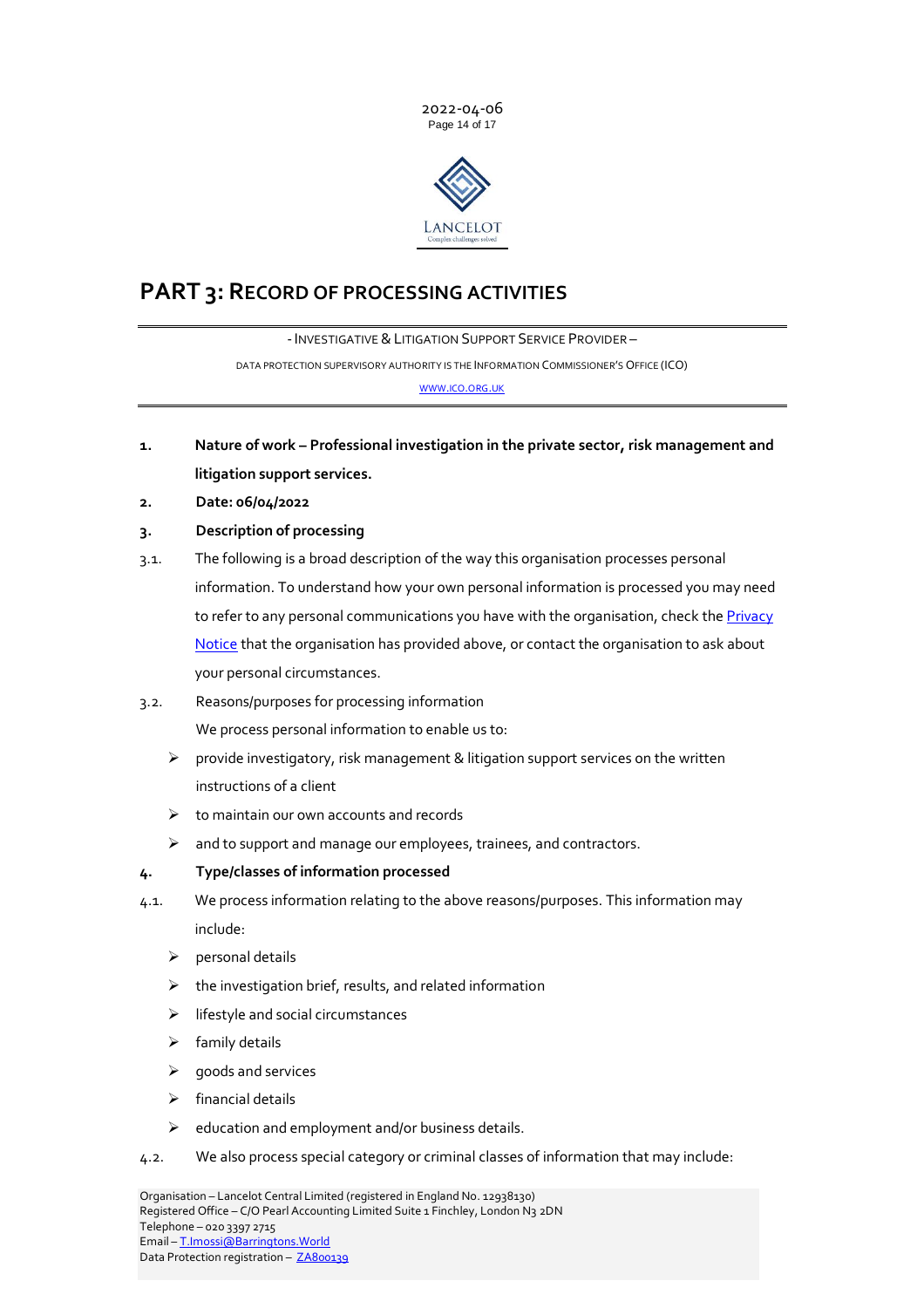2022-04-06 Page 15 of 17



- $\triangleright$  physical or mental health details
- $\triangleright$  racial or ethnic origin
- $\triangleright$  trade union membership
- $\triangleright$  religious or other beliefs
- ➢ criminal offence data.

# **5. Who is the information processed about?**

- 5.1. We process personal information about:
	- $\triangleright$  customers and clients, including prospective clients
	- ➢ witnesses
	- $\triangleright$  the subjects of investigations
	- ➢ business contacts
	- $\triangleright$  advisers and other professional experts
	- ➢ suppliers/contractors
	- ➢ employees.

# **6. Who the information may be shared with?**

- 6.1. We sometimes need to share the personal information we process with the individual themself and with other organisations. Where this is necessary, we are required to comply with all aspects of the data protection legislation. What follows is a description of the types of organisations we may need to share some of the personal information we process with for one or more reasons.
- 6.2. Where necessary or required we share information with the following, which may include our clients and/or contractors:
	- ➢ financial organisations
	- $\triangleright$  credit reference, debt collection and tracing agencies
	- ➢ law enforcement
	- ➢ professional investigators
	- ➢ government
	- ➢ business associates and other professional bodies and advisers
	- ➢ suppliers/contractors
	- ➢ current, past, or prospective employers
	- $\triangleright$  education and examining bodies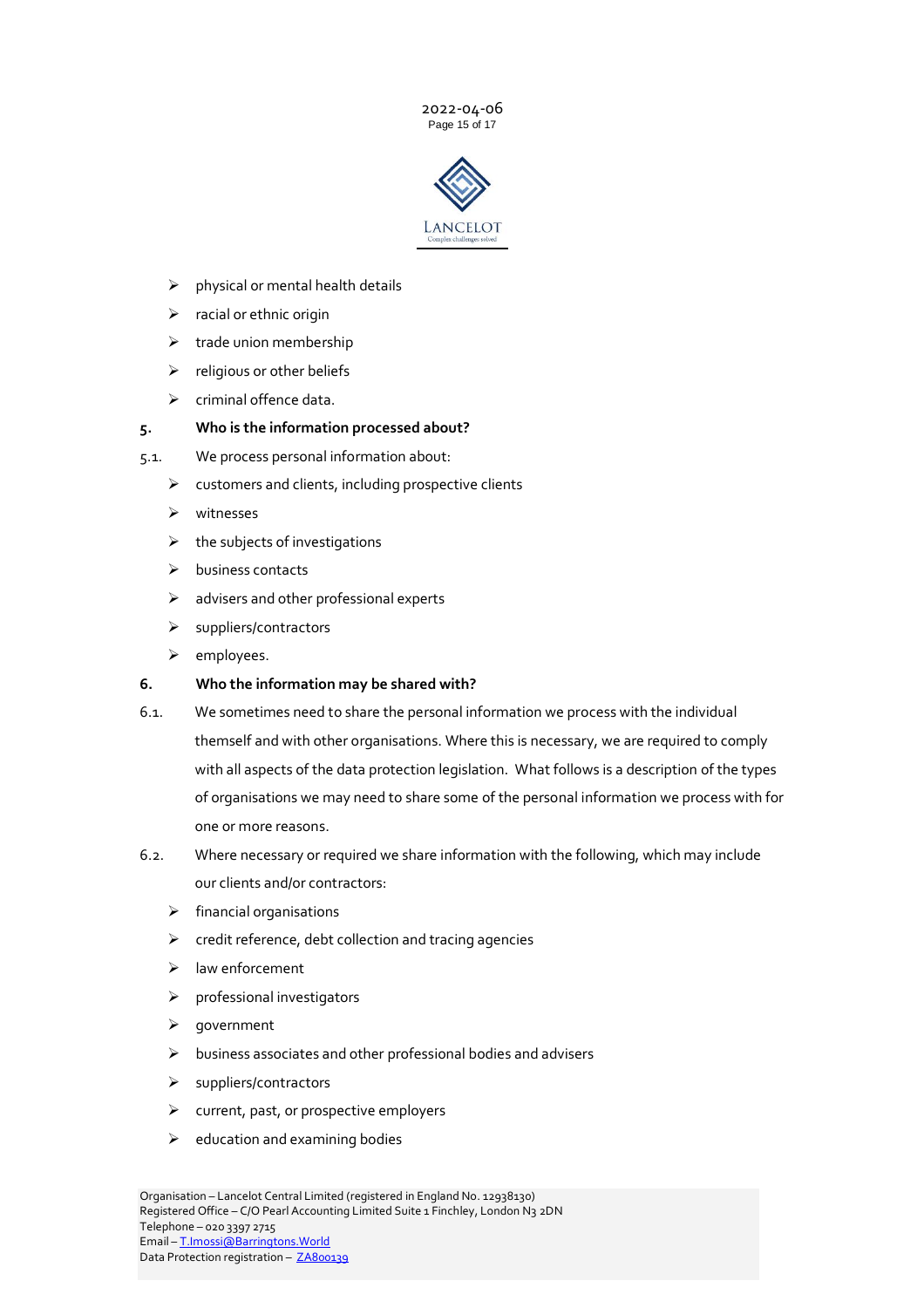



 $\triangleright$  family, associates, or representatives of the person whose personal data we are processing.

# **7. Trading and sharing personal information**

- 7.1. Personal information is traded and shared as a primary business function. For this reason, the information processed may include name, contact details, family details, financial details, employment details, and goods and services and where appropriate special category or criminal data. This information may be about customers and clients.
- 7.2. The information may be traded or shared with business associates and professional advisers, agents, service providers, customers and clients, and traders in personal data.

## **8. Undertaking research**

- 8.1. Personal information is also processed in order to undertake research.
- 8.2. For this reason, the information processed may include name, contact details, family details, lifestyle and social circumstances, financial details, goods and services.
- 8.3. The special category or criminal data types of information may include sexuality, physical or mental health details, racial or ethnic origin and religious or other beliefs.
- 8.4. This information is about survey respondents. Where necessary or required this information may be shared with clients, contractors, other service providers, survey and research organisations.

## **9. Consulting and advisory services**

- 9.1. Information is processed for consultancy and advisory services that are offered.
- 9.2. For this reason, the information processed may include name, contact details, family details, financial details, and the goods and services provided.
- 9.3. This information may be about clients.
- 9.4. Where necessary this information is shared with the data subject themselves, business associates and other professional advisers, current, past or prospective employers and service providers.
- **10. Transfers**
- 10.1. It may sometimes be necessary to transfer personal information overseas.
- 10.2. When this is needed information may be transferred to countries or territories around the world.
- 10.3. Any transfers made will be in full compliance with all aspects of the data protection law.